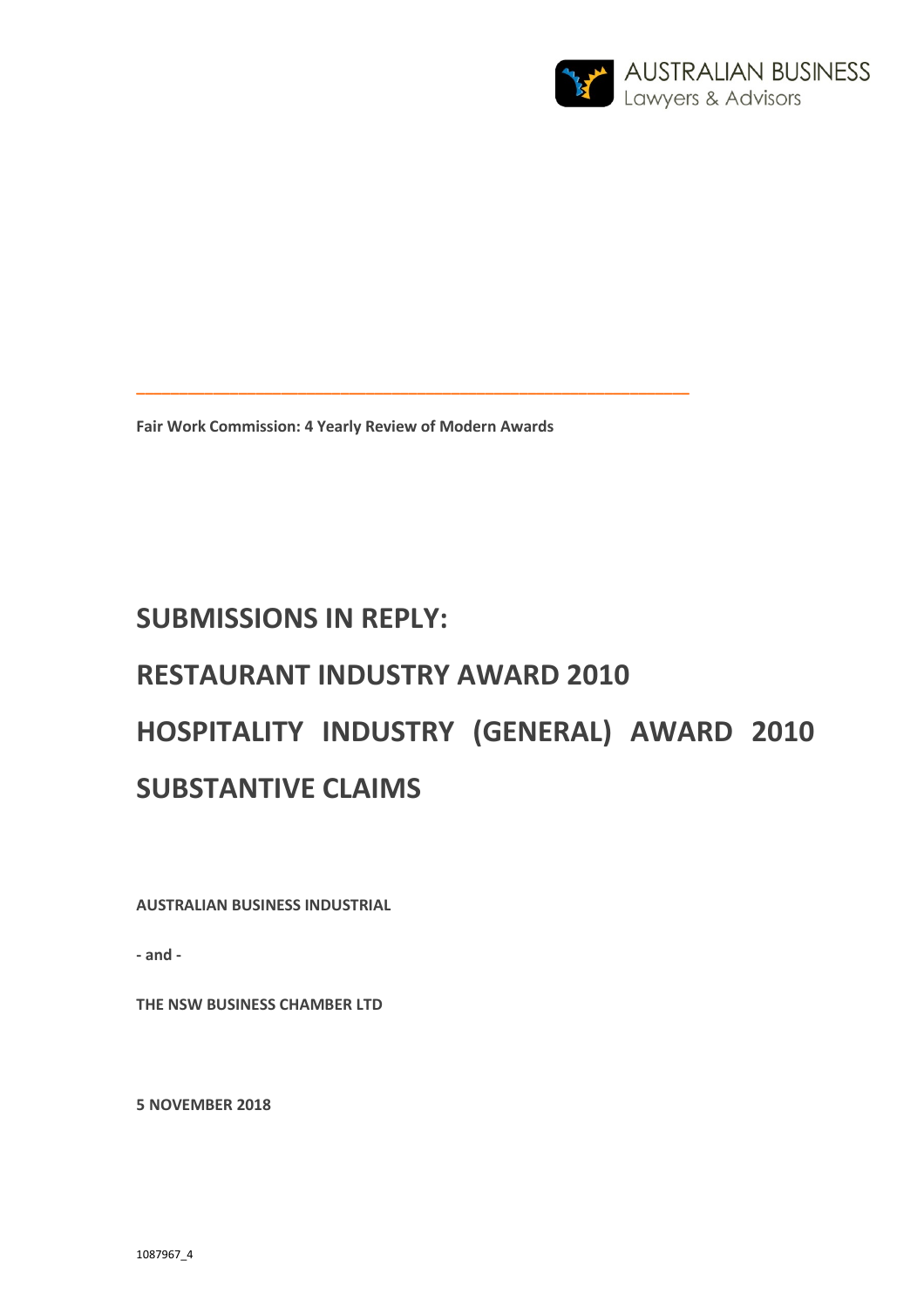## **1. INTRODUCTION**

- 1.1 These reply submissions are made on behalf of Australian Business Industrial (**ABI**) and the New South Wales Business Chamber Ltd (**NSWBC**). ABI is a registered organisation under the Fair Work (Registered Organisations) Act 2009. NSWBC is a recognised State registered association pursuant to Schedule 2 of the Fair Work (Registered Organisation) Act 2009.
- 1.2 ABI and NSWBC have a material interest in these proceedings and appreciate the opportunity to provide this submission.

# **2. THE APPLICATION BY UNITED VOICE**

- 2.1 These submissions are in reply to the United Voice Submission dated 24 July 2018 (**Submission**) in support of the substantive claims it is pursuing in respect of both the Hospitality Industry (General) Award 2010 (**Hospitality Award**) and the Restaurant Industry Award 2010 (**Restaurant Award**).
- 2.2 United Voice is pursuing claims relating to:
	- (a) The deletion of a portion of clause 21.1(h) of the current Hospitality Award, which permits an employer to recover amounts paid as reimbursement for fares incurred when an employee is working away from their usual work location if his or her employment ceases in certain circumstances thereafter;
	- (b) An increase in the tool allowance payable pursuant to clause 21.1(b) of the Hospitality Award, linkage of adjustments in the amount of the allowance to a different CPI group, and an extension of the payment of the allowance to apprentice cooks; and
	- (c) An increase in the tool allowance payable pursuant to clause 24.3(a) of the Restaurant Award, and an extension of the payment of the allowance to qualified cooks.
- 2.3 These reply submissions will deal with:
	- (a) the relevant legislative framework;
	- (b) the first United Voice claim (at (a) above); and
	- (c) the second and third United Voice claims ((b) and (c)) together.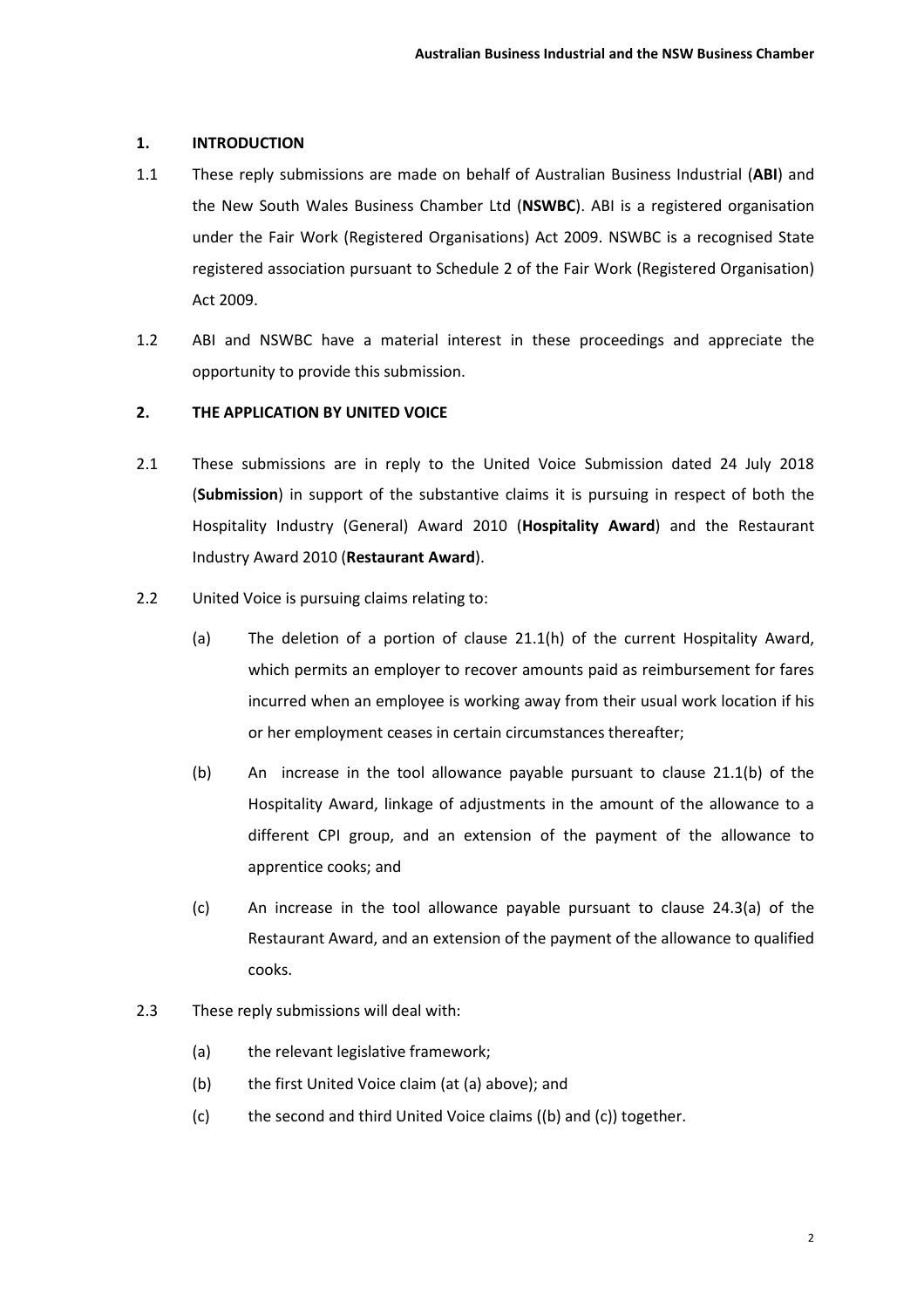#### **3. LEGISLATIVE FRAMEWORK**

- 3.1 The legislative framework applicable to the 4 Yearly Review has been considered in detail in 4 Yearly Review of Modern Awards: Preliminary Jurisdictional Issues [2014] FWCFB 1788 (**Preliminary Issues Decision**).
- 3.2 Given the publication of the Preliminary Issues Decision, it is unnecessary to outline the legislative framework applicable to the present proceedings in detail. However, for the purposes of these submissions, there are three relevant categories of principles which arise from the Preliminary Issues Decision.

#### **Modern awards objective must be considered**

- 3.3 The Preliminary Issues Decision confirms (at [23]) that the Fair Work Commission (**Commission**) remains at all times obliged to ensure that modern awards, together with the National Employment Standards, provide a fair and relevant minimum safety net of terms and conditions, taking into account:
	- (a) relative living standards and the needs of the low paid:
	- (b) the need to encourage collective bargaining;
	- (c) the need to promote social inclusion through increased workforce participation;
	- (d) the need to promote flexible modern work practices and the efficient and productive performance of work;
	- (e) the need to provide additional remuneration for:
		- (i) employees working overtime; or
		- (ii) employees working unsocial, irregular or unpredictable hours; or
		- (iii) employees working on weekends or public holidays; or
		- (iv) employees working shifts;
	- (f) the principle of equal remuneration for work of equal or comparable value;
	- (g) the likely impact of any exercise of modern award powers on business, including on productivity, employment costs and the regulatory burden;
	- (h) the need to ensure a simple, easy to understand, stable and sustainable modern award system for Australia that avoids unnecessary overlap of modern awards; and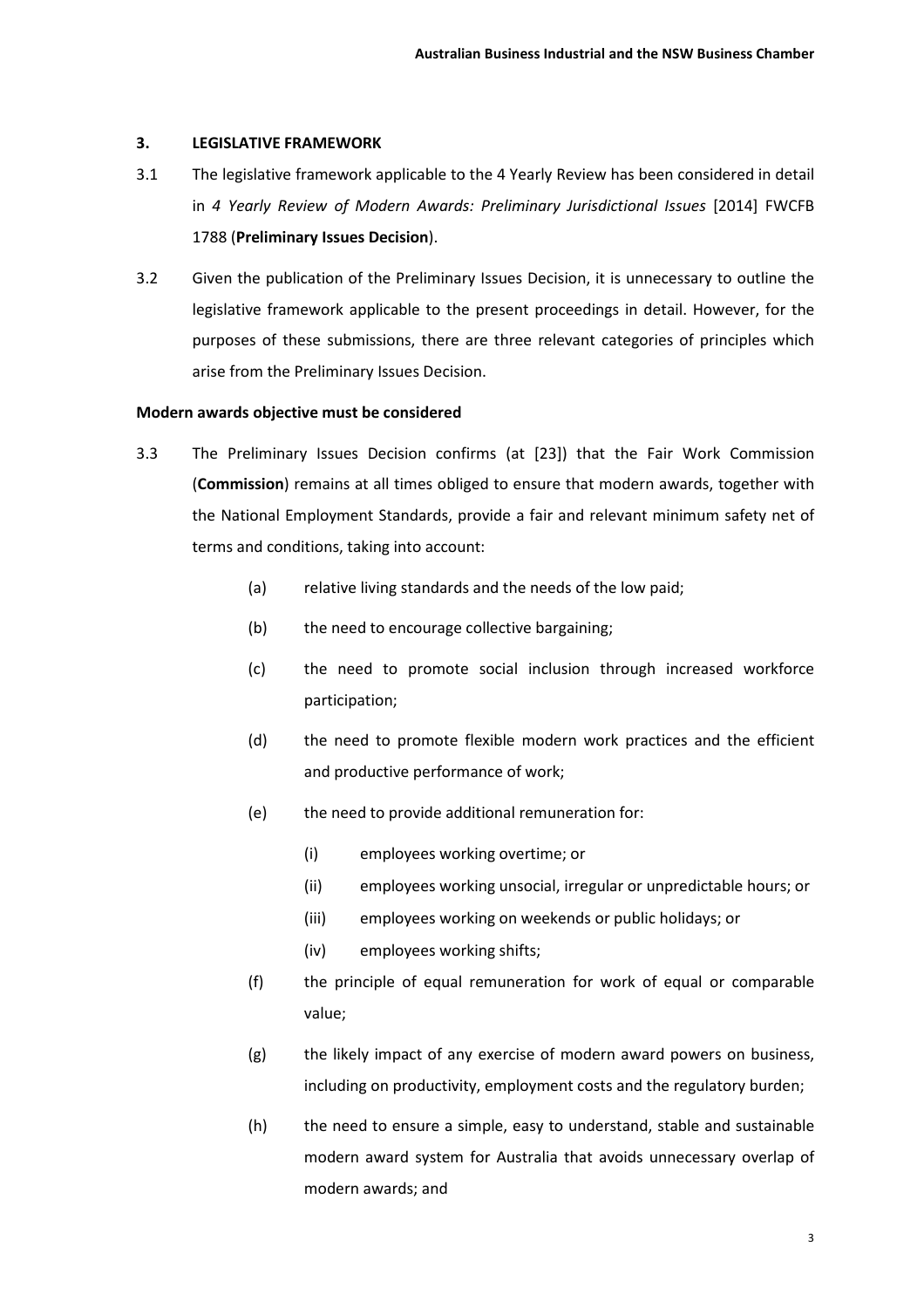(i) the likely impact of any exercise of modern award powers on employment growth, inflation and the sustainability, performance and competitiveness of the national economy.

(This is the modern awards objective).

3.4 This means that, when considering any variation, the Commission should be focused upon ensuring that any new version of the minimum safety net is consistent with the modern awards objective and that the award comprises terms only to the extent necessary to achieve the objective of a fair and relevant safety net.

#### **Merit based evidence required**

- 3.5 The discretion to make determinations varying modern awards is expressed in general terms. However, the need for a 'stable' modern award system suggests that parties seeking to vary a modern award must advance a merit argument in support of the proposed variation (Preliminary Issues Decision at [60]).
- 3.6 When considering the merit basis to make variations, the Commission held in the Preliminary Issues Decision that:
	- (a) there may be cases where the need for an award variation is self-evident. In such circumstances, proposed variations can be determined with little formality (at [23] and [60]);
	- (b) where significant award changes are proposed, they must be supported by submissions which address the legislative provisions and be accompanied by probative evidence properly directed to demonstrating the facts supporting the proposed variation (at [23] and [60]); and
	- (c) in conducting the Review, it is appropriate that the Commission take into account previous decisions relevant to any contested issue and the particular context in which those decisions were made (at [27]).

# **Provisions included in a modern award may only go so far as to meet the modern awards objective**

3.7 Section 138 of the *Fair Work Act 2009* (**FW Act**) (which is relevant to the Review) does not require a party to prove that a variation is necessary for the award to meet the modern awards objective.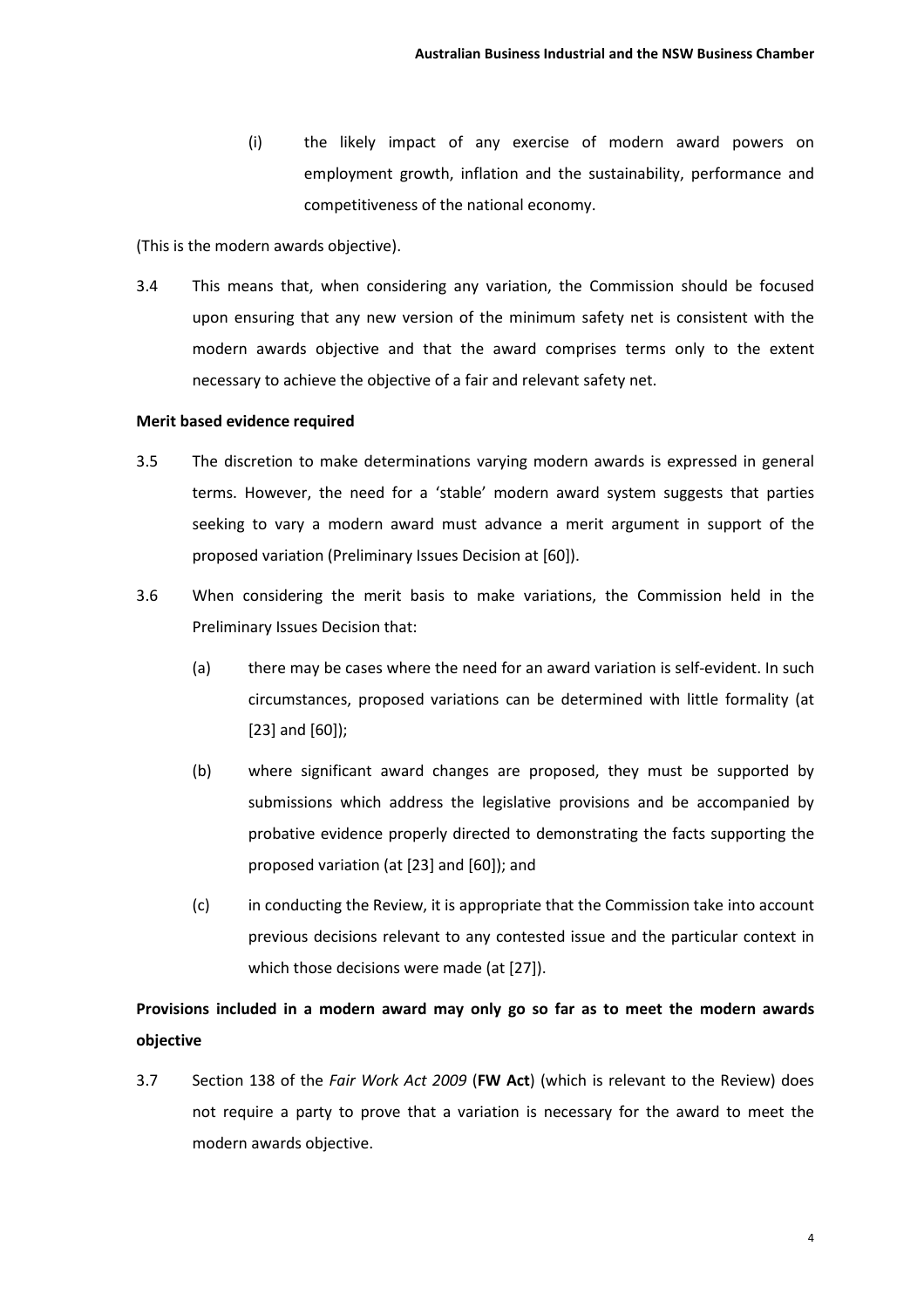3.8 However, what section 138 of the FW Act does require is that the terms included in a modern award go only as far as is necessary so as to meet the modern awards objective:

> *In the Review, the proponent of a variation to a modern award must demonstrate that if the modern award is varied in the manner proposed then it would only include terms to the extent necessary to achieve the modern awards objective* (at [36]).

3.9 Accordingly, for the United Voice claims to succeed, each must be necessary to achieve the modern awards objective and have a merit basis which is supported by submissions and evidence (if necessary).

# **4. CLAUSE 21.1(H) OF THE HOSPITALITY AWARD**

4.1 Clause 21.1(h) of the Hospitality Award currently provides for the payment of an expense-related allowance where:

> *... an employer requires an employee other than a casual to work at a place more than 80 kilometres from the employee's usual place of work. In these circumstances the employer must pay the employee an amount equal to the cost of fares reasonably spent by the employee in travelling from the employee's usual place of work to the new place of work. However, the employer may recover any amount paid to an employee under this clause if the employee concerned leaves their employment or is dismissed for misconduct within three months of receiving such a payment.* [emphasis added]

- 4.2 The United Voice claim relates to the portion of the clause emphasised **above**.
- 4.3 Our clients filed a submission dated 8 June 2017 in respect of the plain language exposure draft of the Hospitality Award, which dealt briefly with this clause at [9]. In short, our clients expressed the view that the provision may require review but otherwise reserved their position.
- 4.4 The relevant enquiry is firstly whether or not the FW Act contains a source of power which permits the Commission to include the last sentence of this clause in a modern award. Our clients do not accept the position advanced by United Voice that the Commission has no jurisdiction to include the term, for the reasons set out below.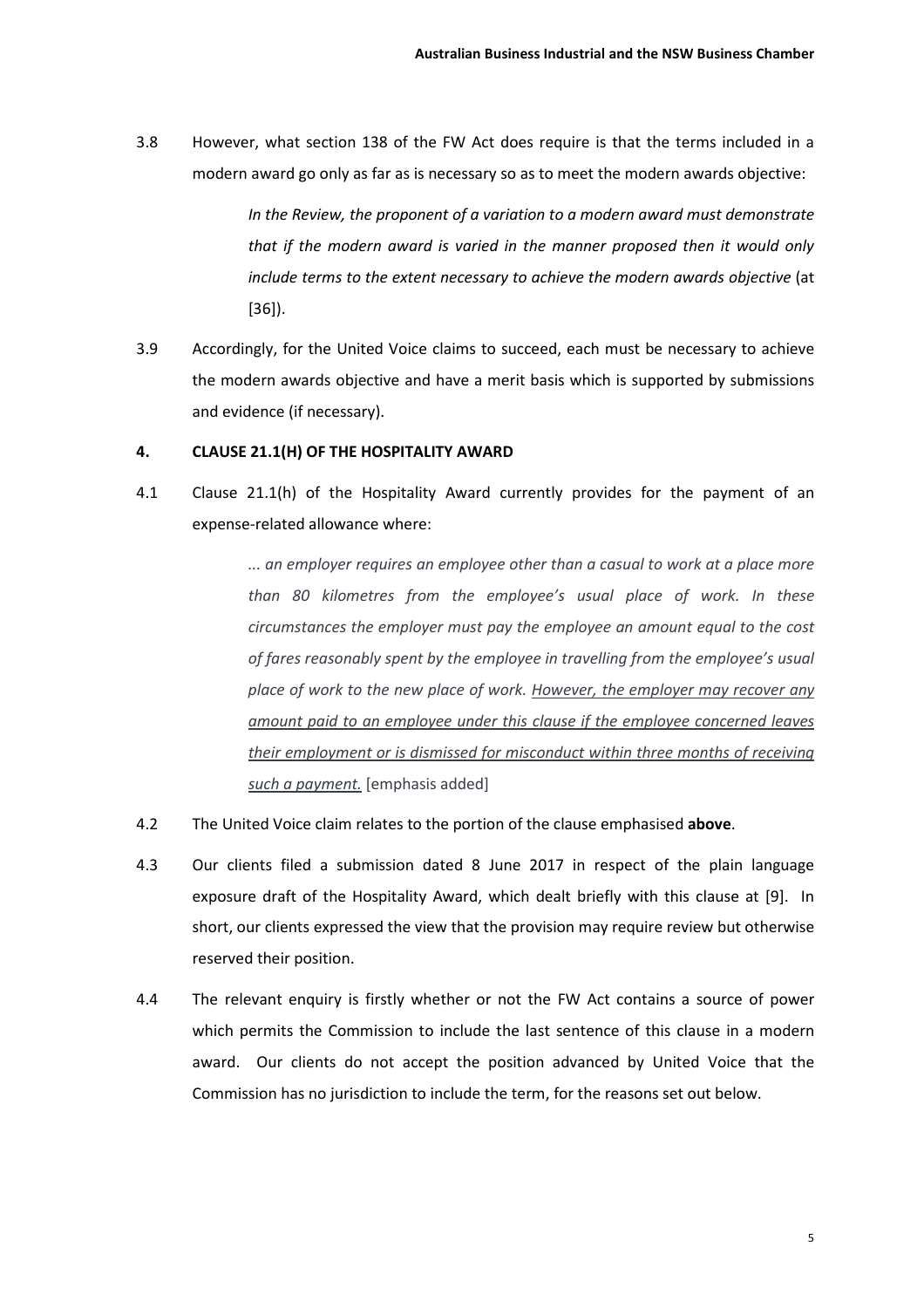# **4.5 Section 139**

- 4.6 Section 139 of the FW Act provides a general list of terms which may be included in modern awards.
- 4.7 Clause 21.1(h) is a term which is about "allowances" for the purpose of subsection 139(g); specifically, allowances in respect of "expenses occurred in the course of employment" (subsection 139(g)(i)). Relevantly:
	- (a) the substantive portion of the clause that is, providing for reimbursement of fares when an employee is required to work away from their usual place of work - confers the allowance (the **entitlement provision**); and
	- (b) the last sentence of the clause permits the recovery of the allowance from an employee in certain circumstances (the **recovery provision**).
- 4.8 There does not appear to be any controversy as to whether the Commission has the power to include the entitlement provision in the Hospitality Award, as it is evidently 'about' an allowance which is payable in circumstances contemplated by subsection 139(g)(i).
- 4.9 The recovery provision only has work to do if an allowance has been paid to an employee in accordance with the entitlement provision. If the allowance is not paid, there is no entitlement to recovery. Accordingly, our clients consider that it is also 'about' the allowance in the manner contemplated by section 139.
- 4.10 On this basis, the Commission is empowered to include the clause in the Hospitality Award.

## **Permitted deduction**

- 4.11 As our clients consider that the Commission has jurisdiction to include the clause in its entirety is permitted to be in the Hospitality Award, the next question is whether the recovery provision falls foul of section 326 of the FW Act. The relevant test is:
	- (a) is it directly or indirectly for the benefit of the employer or a party related to the employer; and
	- (b) is it unreasonable in the circumstances.
- 4.12 Our clients submit that the answer to the first of these queries is in the affirmative, as the ability to recover an amount previously paid to an employee is clearly beneficial in the employer's favour.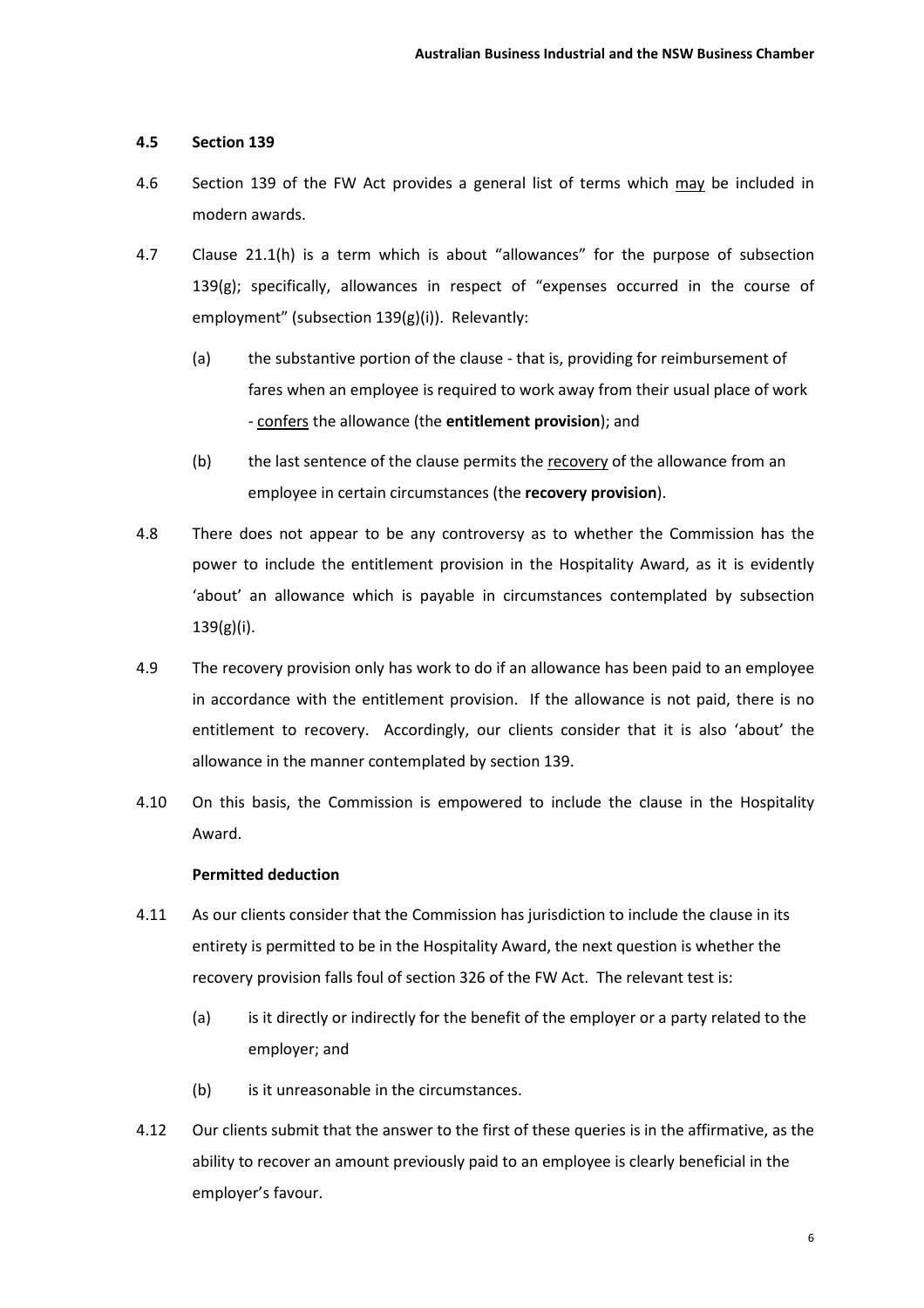- 4.13 Our clients also submit that the recovery of amounts paid will not be unreasonable in all circumstances. However, it is acknowledged that the amount of the deduction is also not referable to the actual loss or cost incurred by the employer when an employee's employment ceases for the reasons specified in the clause.
- 4.14 On this basis, our clients concede that the recovery provision may be unreasonable in some circumstances, and its removal is not opposed if the Commission is so minded.

# **5. THE TOOL ALLOWANCE CLAIMS**

- 5.1 United Voice is seeking the following substantive amendments:
	- (a) An increase in the amount of tool allowance payable to employees covered by both Awards to \$2.25 per day or part thereof, up to a maximum of \$11.20 per week;
	- (b) The linkage of the Hospitality Award tool allowance to a different CPI group than that which is currently used to calculate adjustments;
	- (c) The extension of the Hospitality Award tool allowance clause to be payable to apprentice cooks, as well as cooks; and
	- (d) The extension of the Restaurant Award tool allowance clause to be payable to cooks, as well as apprentice cooks.

#### **The relevant Award provisions**

- 5.2 The relevant entitlements under the Hospitality Award are as follows:
	- (a) Clause 21.1(b)(i) where a cook is required to use their own tools, the employer must pay an allowance of \$1.55 per day or part thereof up to a maximum of \$7.60 per week;
	- (b) Clause 21.1(ix) where the employer requires an employee to provide and use their own tools and equipment the employer must reimburse the employee for the cost of purchasing such equipment (but not where these items are paid for by the employer); and
	- (c) Clause 21.1(j) the amount of the allowance payable under clause  $21.1(b)(i)$  will be increased by the Consumer Price Index Figure for the ABS 'clothing and footwear group'.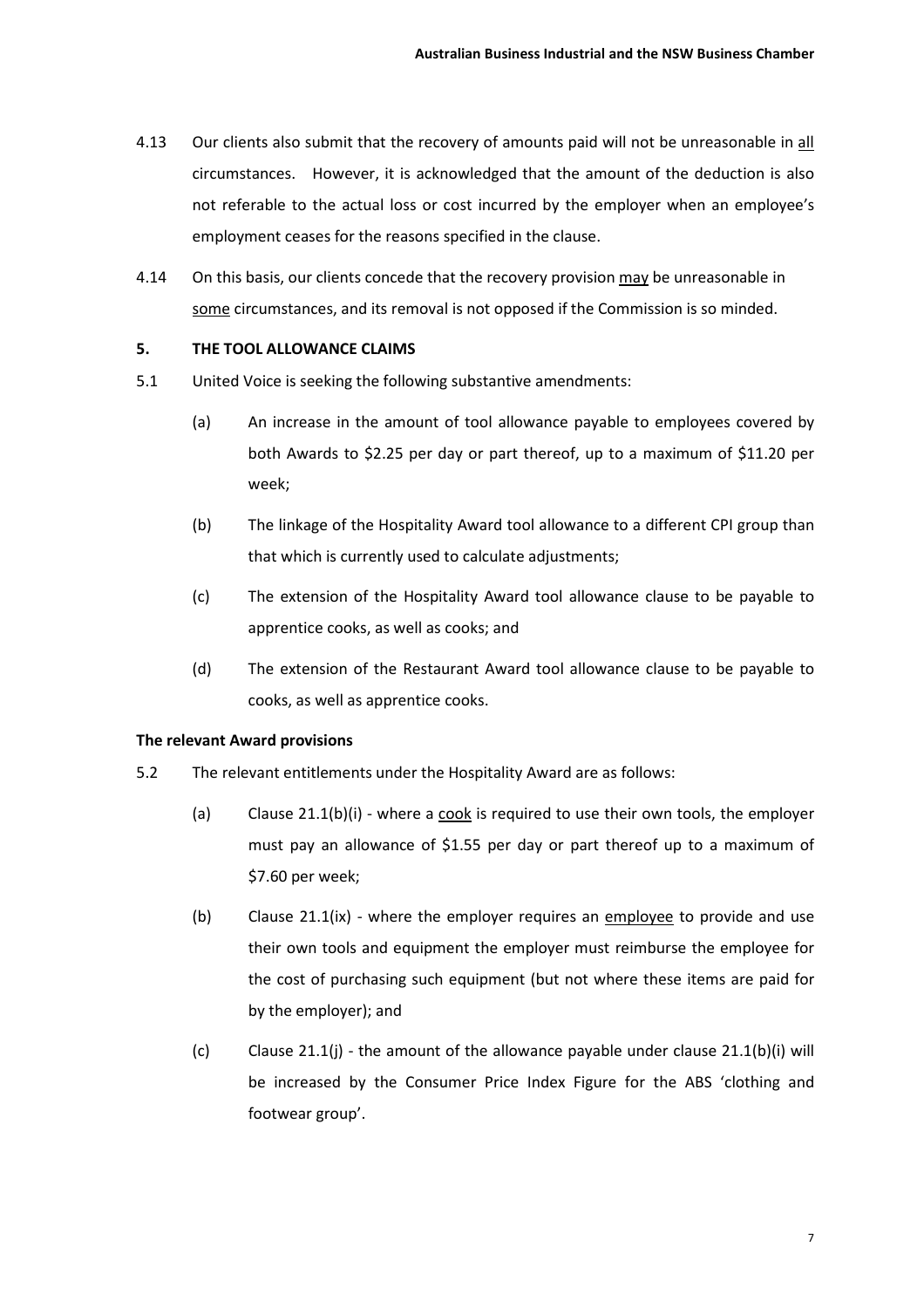- 5.3 The interaction of these two clauses means that a cook who is required to use their own tools will receive tool allowance, but an apprentice cook will not. Both groups will receive reimbursement for the cost of tools if they are required to provide their own.
- 5.4 Presumably, because it is located in a clause which also deals with allowances for clothing and footwear, adjustments to the tool allowance are determined by reference to the ABS 'clothing and footwear group', rather than the 'tools and equipment group' as is the case in numerous other Awards (including the Restaurant Award).
- 5.5 The relevant entitlements under the Restaurant Award are as follows:
	- (a) Clause  $24.3(a)$  an employer is required to reimburse an apprentice cook who is require to use their own tools and is not in receipt of a tool allowance an allowance of \$1.73 per day or part thereof up to a maximum of \$8.49 per week;
	- (b) Clause 24.3(i) an employer is required to reimburse an employee who is required to provide and use tools and equipment for the cost of purchase; and
	- (c) Clause 24.5- the amount of the allowance payable under clause 24.3(a) will be increased by the Consumer Price Index Figure for the ABS 'tools and equipment for house and garden component of the household appliances, utensils and tools sub-group'.
- 5.6 This means that, unlike a cook covered by the Hospitality Award, a qualified cook who is required to use their own tools will not receive tool allowance, but an apprentice cook will. However, both groups will receive reimbursement for the cost of tools if they are required to provide their own.

#### **History of the relevant Award provisions**

- 5.7 To identify whether there is any historical basis for the differing entitlements and method of adjustment between the two Awards, it is useful to have regard to the Award Modernisation process (**AMOD**).
- 5.8 Clause 21.1(b)(i) of the Hospitality Award is substantively the same as clause 5.4.1(a)(i) of the draft *Hospitality Industry Modern Award 2010* filed by United Voice during AMOD. These entitlements reflect those found in the main precursor instrument (*The Hospitality Industry - Accommodation, Hotels, Resorts and Gaming Award 1998*). This wording was reflected at Clause 20.1(b) of the various Hospitality Award exposure drafts subsequently published. However, as indicated by United Voice at [40] of its submission, the initial exposure draft published on 12 September 2008 did contain a note which read: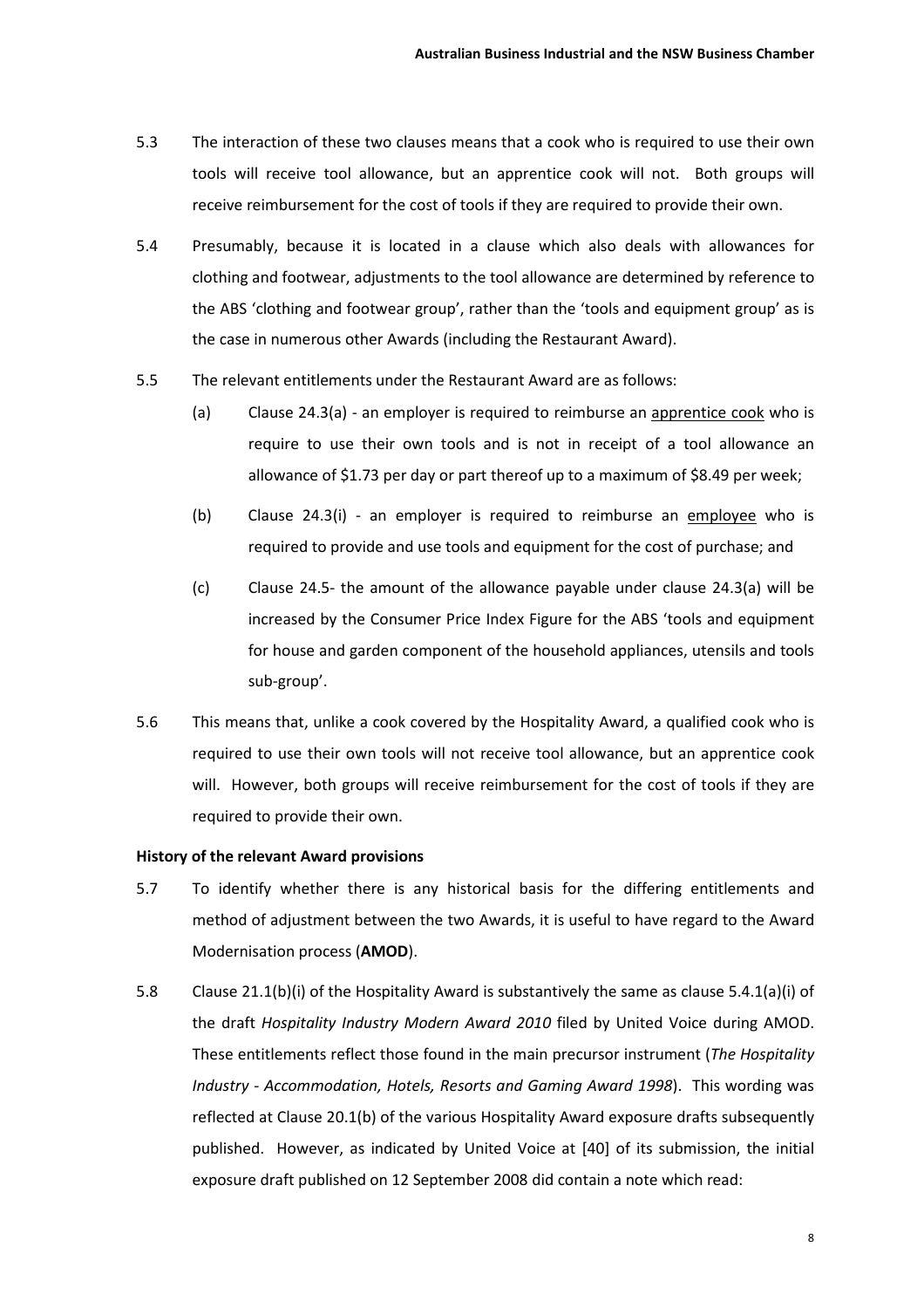*[Note: this allowance appears out of date. It is intended that it be brought up to date and converted to a percentage of the standard rate.]* 

- 5.9 During the exposure draft stage of AMOD, the Hospitality Award was also intended to cover employers and employees now covered by the Restaurant Award. As a result of submissions by restaurant and catering industry employers, the award modernisation request was varied on 28 May 2009 to provide for the creation of an award specifically to cover the restaurant and catering industry.
- 5.10 Accordingly, due to the lateness of the amendment, the exposure draft process for the Restaurant Award was somewhat limited, but the document published on 4 December 2009 contains a clause 24.3(a) and (i) which provide the same entitlements as the current clause. Unlike the Hospitality Award and the draft of the Restaurant Award filed by the Restaurant and Catering Association on 24 July 2009, the exposure draft linked adjustments in the allowance to the CPI 'tools and equipment group'.
- 5.11 The entitlement to tool allowance for apprentices appears to derive from the premodern *Restaurants, &c., Employees (State) Award*.

### **Lack of merit basis**

- 5.12 United Voice has not filed any evidence in support of its claims. In accordance with the Preliminary Issues Decision, the Commission must therefore be satisfied that the claims would not result in significant changes to the respective Awards and that the need for the variations is self-evident. Our clients submit that this is not the case in respect of:
	- (a) the claims relating to extending the payment of the tool allowance to employees who do not currently receive it; and
	- (b) the claims relating to an increase in the amount of the allowances.
- 5.13 Extending the entitlement to, and amount of, the allowances would have a significant and untold financial impact on employers. Relevantly:
	- (a) Employees entitled to the allowance who are covered by the Hospitality Award would receive a \$0.70 increase per day, up to a maximum increase of \$3.60 per week; and
	- (b) Employees entitled to the allowance who are covered by the Restaurant Award would receive a \$0.52 increase per day, up to a maximum increase of \$2.71 per week.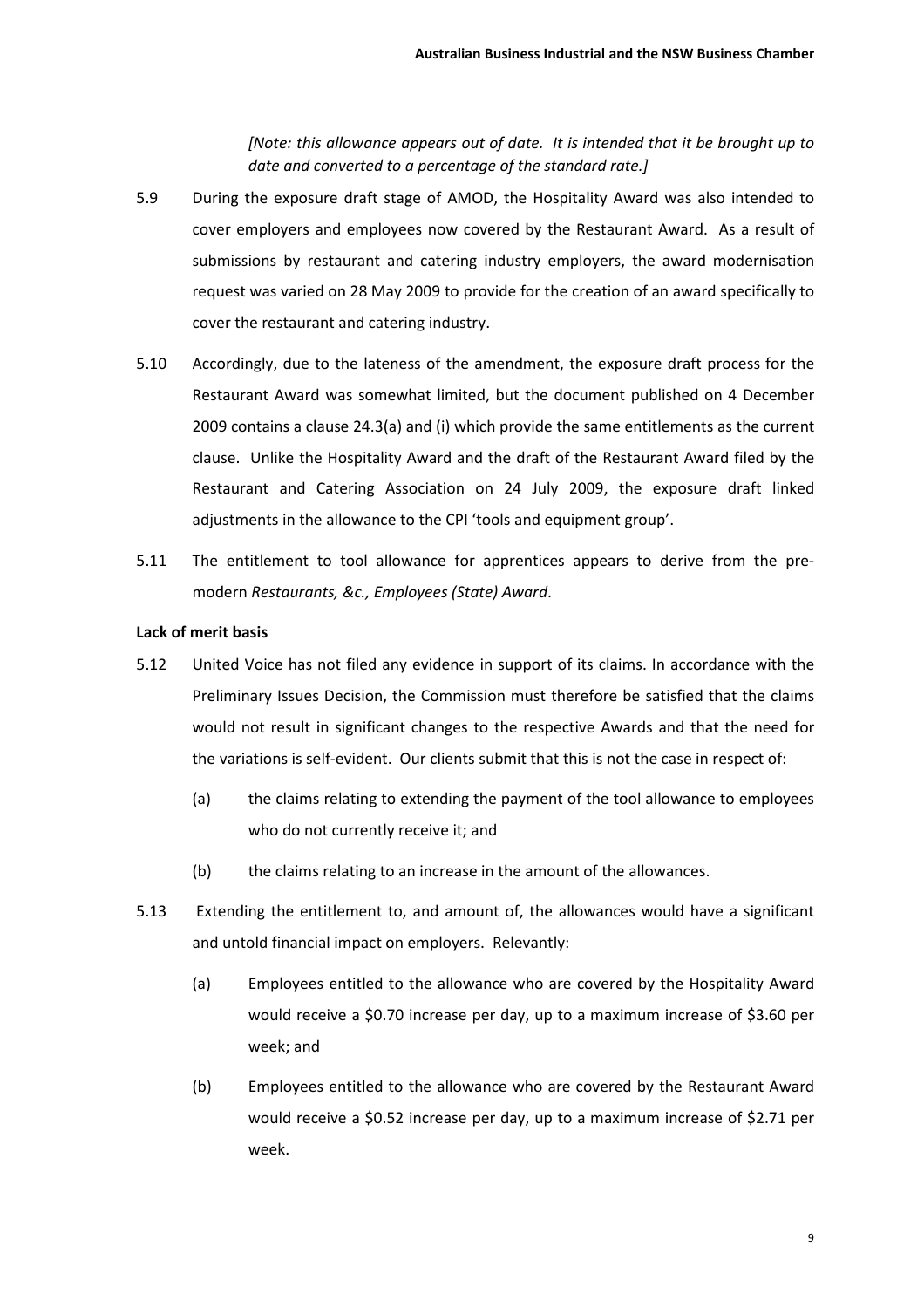- 5.14 Further, in the absence of probative evidence demonstrating the current failure of the Awards to provide a fair and relevant minimum safety net, it is open to the Commission to conclude that the Awards currently meet the modern awards objective.
- 5.15 Our submissions in this regard are further supported by the following observations:
	- (a) United Voice was a key participant in the development of the Hospitality Award during AMOD;
	- (b) The tool allowance entitlement in that Award reflects the wording in a draft award filed by United Voice;
	- (c) Had there been an issue with the application of the entitlement at the time of modernisation, United Voice could have agitated the issue at that time, but did not do so;
	- (d) United Voice also had the opportunity (albeit relatively curtailed) to agitate the same issue in respect of the Restaurant Award entitlement at the time of modernisation, and did not do so;
	- (e) The Commission is entitled to conclude that both Awards fulfilled the modern awards objective at the time they were made, which is supported by the historical basis for the different entitlements from the relevant precursor instruments;
	- (f) It does not appear that the clauses were the subject of any variation application during the 2012 review; and
	- (g) Some six years have passed before United Voice considered it necessary to file applications to vary the tool allowance clauses.
- 5.16 For these reasons, our clients submit that the claims in respect of the application and increasing the quantum of the allowances should fail.
- 5.17 Our clients do not oppose the claim relating to the linkage of the Hospitality Award tool allowance to the 'tools and equipment group' for the purpose of adjustments.